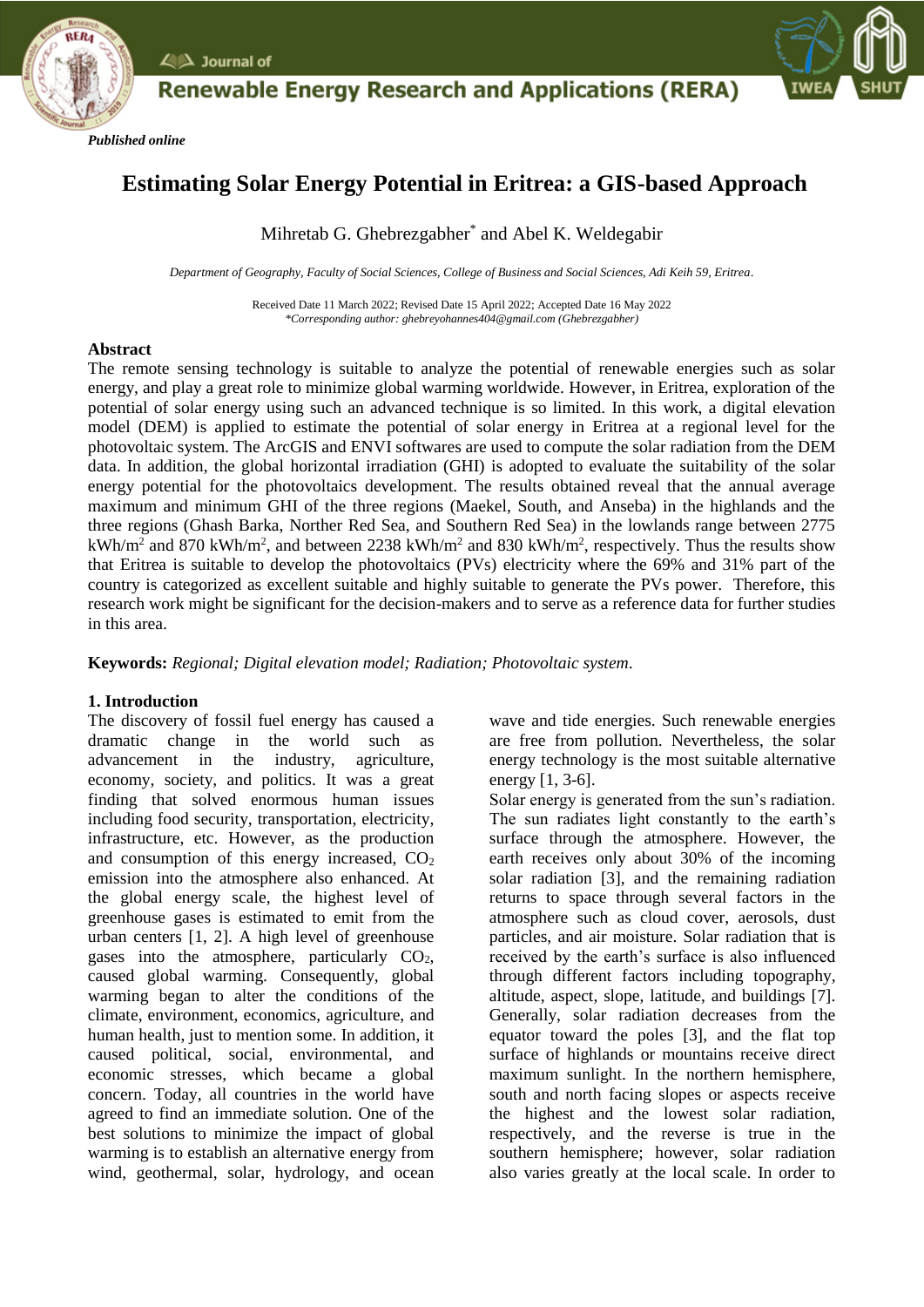estimate the suitability of solar radiation at the regional or national level, it is significant to determine the potential of solar energy at different time scales (daily, weekly, monthly, annually, and seasonally) [8]. The potential of solar energy can be assessed using several methods. The most suitable and accurate measurements are those from the ground stations; however, it is difficult to estimate the solar energy potential with limited ground stations at the regional, national or global scale [9]. Today, the satellite data plays a great role to evaluate the solar energy potential at different scales.

It is crucial to asses and estimate the variation in the solar radiation potential to generate efficient photovoltaic energy. Remote sensing images are a suitable technique for processing and analyzing the characteristics and patterns of the solar energy potential at different zones of the world. The satellite data is also helpful to make high resolution solar maps using weather models and local factors including atmosphere, seasons, and locations [10]. For instance, the Heliosat (Helios satellites) model describes that the superficial solar radiation can be estimated through analyzing the effect of clouds [11]. Recently, several researchers have applied the remote sensing data to evaluate and estimate the surface solar radiation such as Medium Resolution Imaging Spectroradiometer (MODIS), Earth Observing System (EOS), Tropical Rainfall Measuring Mission (TRMM), and Digital Elevation Model (DEM) [9, 12]. Some researchers have also suggested different methodologies to evaluate the solar energy potential at different scales using remote sensing data and geographical information systems (GISs) [13].

GIS plays a great role to analyze the renewable source of energy including the energies generated from wind, water, geothermal, solar, etc. [14]. The GIS methods have been applied by several studies to estimate the solar energy potential [15, 16]. It is suitable to evaluate solar radiation at different scales. The integration of GIS and remote sensing also provides an appropriate estimation of the solar energy potential [8, 17]. Although several remote sensing data have been applied to evaluate solar radiation as mentioned above, DEM is most commonly used in the study of solar energy, where some researches have been adopted it using the ArcGIS tools [9, 12]. In ArcGIS, the solar radiation analytical tool supports for mapping, analysis, and modelling of the solar energy potential at different geographical scale, and in particular, period of time. However, some factors (such as altitude, slope, aspect, latitude, buildings,

and seasonal or daily shift of the sun) need to be considered, which may have an effect on the spatial distribution of solar radiation. Thus GIS is suitable to evaluate photovoltaics (PVs) and concentrated solar power (CSP) at different geographical areas [8]. However, in Eritrea, the application of GIS to investigate solar energy is scientifically so limited.

In Eritrea, the major source of energy to generate electricity or other related purposes is petroleum. In addition, in the rural areas, biomass is the main source of energy for heating, cooking, and lightening due to lack of electricity access [18- 20]. To import petroleum requires a huge amount of foreign currency; as Eritrea is a poor country, it will be difficult to afford. Moreover, the current electricity service is very poor in the country. In addition, the demand and consumption of electricity rises from time to time, particularly in the rural areas [18]. Thus shifting to renewable sources of energy is a method to minimize the consumption of much energy. Eritrea is estimated to have high a renewable energy potential such as wind, solar, and geothermal. For instance, it has a high wind energy potential along the Red Sea coastal regions [20, 21], and the geothermal energy potential is also expected in hot springs and fumaroles of the Red Sea coast [18, 22, 23]. The mitigating problems related to the fossil fuel energy, the government of Eritrea has taken some efforts to encourage the importance of alternative energies, particularly the solar energy [20]. Eritrea, being in the tropical region and long sunshine hours is profitable to develop the solar energy technology. According to [19], the solar panels have already been installed in some rural areas, schools, and clinics. In a small scale, solar energy has been used in household for light, heating, cooking, watching, television, etc. Moreover, it has also been applied in the industrial, agriculture and other sectors. However, poor countries like Eritrea are far from the application of these technologies or it is very limited. This circumstance might be due to the lack of access and poor education facilities; especially in Eritrea, as a new country, the introduction of this technology has been very slow. Particularly, monitoring and managing of renewable energies such as solar and wind with the help of remote-sensing technology and GIS applications are very limited.

The request to improve electric supply in Eritrea has motivated the country to look for alternative energy resources to enhance the existing power. Eritrea, being in the tropics, is well situated to harvest solar energy to improve its power supply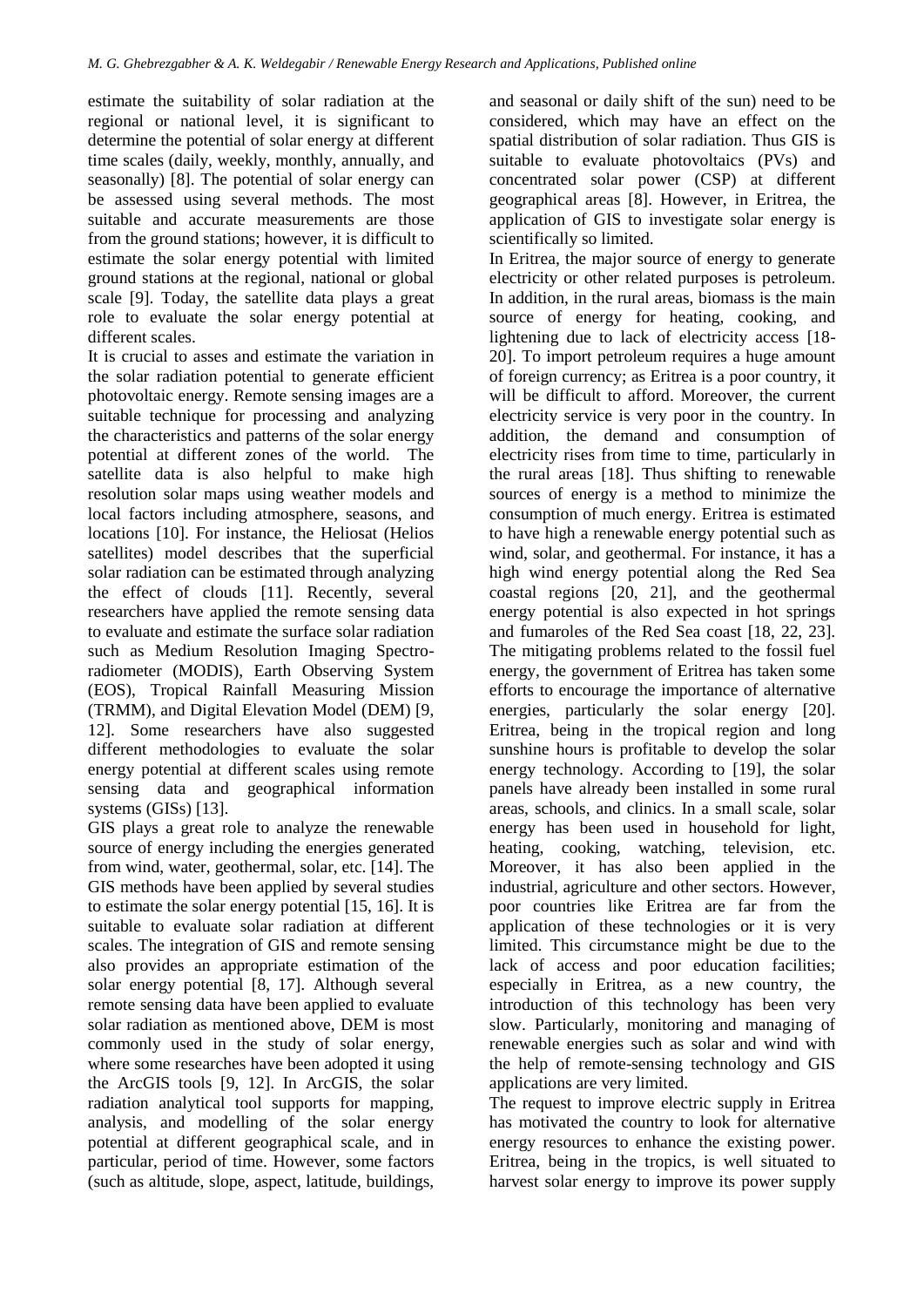status. Although several solar energy projects have been initiated, very small has been done in the country. Therefore, the main purpose of this research is to fill the gap of limitations of scientific research in solar energy in Eritrea and to map the spatial and temporal variations of solar energy potential and suitability to generate solar power in Eritrea using DEM. The spatial distribution temperature and precipitation of the country was highlighted to understand the climatic condition. Thus this paper will be a significant input in the country for developing solar energy by different sectors and it might also be a helpful input for the researchers who are interested in this region for further study**.**

## **2. Studied area**

Eritrea is located in the Horn of Africa between 12° 22' and 18° 02' North and 36° 26' and 43° 13' East. It borders with Sudan in the west, Ethiopia in the south, Djibouti in SE, and Red Sea in the east (Figure 1). Eritrea is a young country, which got its independence in May 1991 from Ethiopia after a thirty-year war of liberation. Two years later, with the United Nation's supervision, a referendum was conducted to ascertain the wish of the Eritrean people. Consequently, 99.8% of the people voted for independence, and the Sate of Eritrea was officially proclaimed. Today, Eritrea is divided into six administration regions. The total land area of the country is estimated about 121,434 square kilometers with about 1200 kilometers of coastline in the Red Sea. It has a marine exclusive economic zone of 121,000 square kilometers, of which about 56,000 square kilometers is territorial water, where the country exercises exclusive sovereignty. The country has also more than 356 small- and medium-sized islands [24].

Eritrea has diverse topographical features such as mountains, hills, plains, and escarpments. Geographically, it is divided into highlands and lowlands, where most of the lowlands are dominated by an arid and semi-arid climate; particularly, the eastern lowlands is desert and very hot throughout the year. The highlands are characterized by rugged topography, and stretch to north-south. Figure 1 explains the DEM variation of the country prepared in ArcGIS 9.3, where it ranges between 140 m below the sea level and 3000 m above the sea level. The climate condition of the country is also diverse, varying from extremely hot along the deserts to cold and favorable climate in the highlands. In Eritrea, topography plays a great role to regulate the climate condition; three seasons within two hours

can be experienced as someone travels from the Massawa port to Asmara, the capital city in central highland.

Eritrea is expected to receive high solar radiation annually since it is located in the tropical region of eastern Africa, and along the Sahle and Danakil region, which is very hot throughout the year. According to [25], eastern Africa has the highest solar energy potential than any part of the world including Eritrea. In addition, Eritrea is located within tropics north of the equator, so it receives long sunshine hours. However, solar radiation varies spatially, seasonally, and regionally within the country due to its diverse topographical features, diverse climatic condition, and its location [24, 26].



**Figure 1. Geography and DEM of studied area.**

## **3. Data collection and methods**

# **3.1. Data collection**

The remote sensing data is suitable for analysis to estimate the spatial and temporal solar energy potential at the local, regional, and global scale. In this work, remote sensing digital elevation model (DEM) was used to estimate the potential of solar energy in Eritrea. The images were downloaded at a spatial resolution of 90 m. DEM is collected from the Shuttle Radar Topography Mission (SRTM) at

"http://gdem.ersdac.jspacesystems.or.jp/search.jsp ".

In this work, DEM was processed and analyzed in a software such as Geographical Information System (GIS) and Environment for Visualizing Images (ENVI**)**. Solar energy can be estimated from the DEM images using the GIS spatial analysis tool. Regional SEP was estimated in order to compare and contrast the spatial and temporal variations of solar energy at the regional scale [25]. The climate data, particularly temperature of the country, was adopted and extracted from the recent research article published by [24], which is significant to understand the variation of temperature in each administration region of the studied area.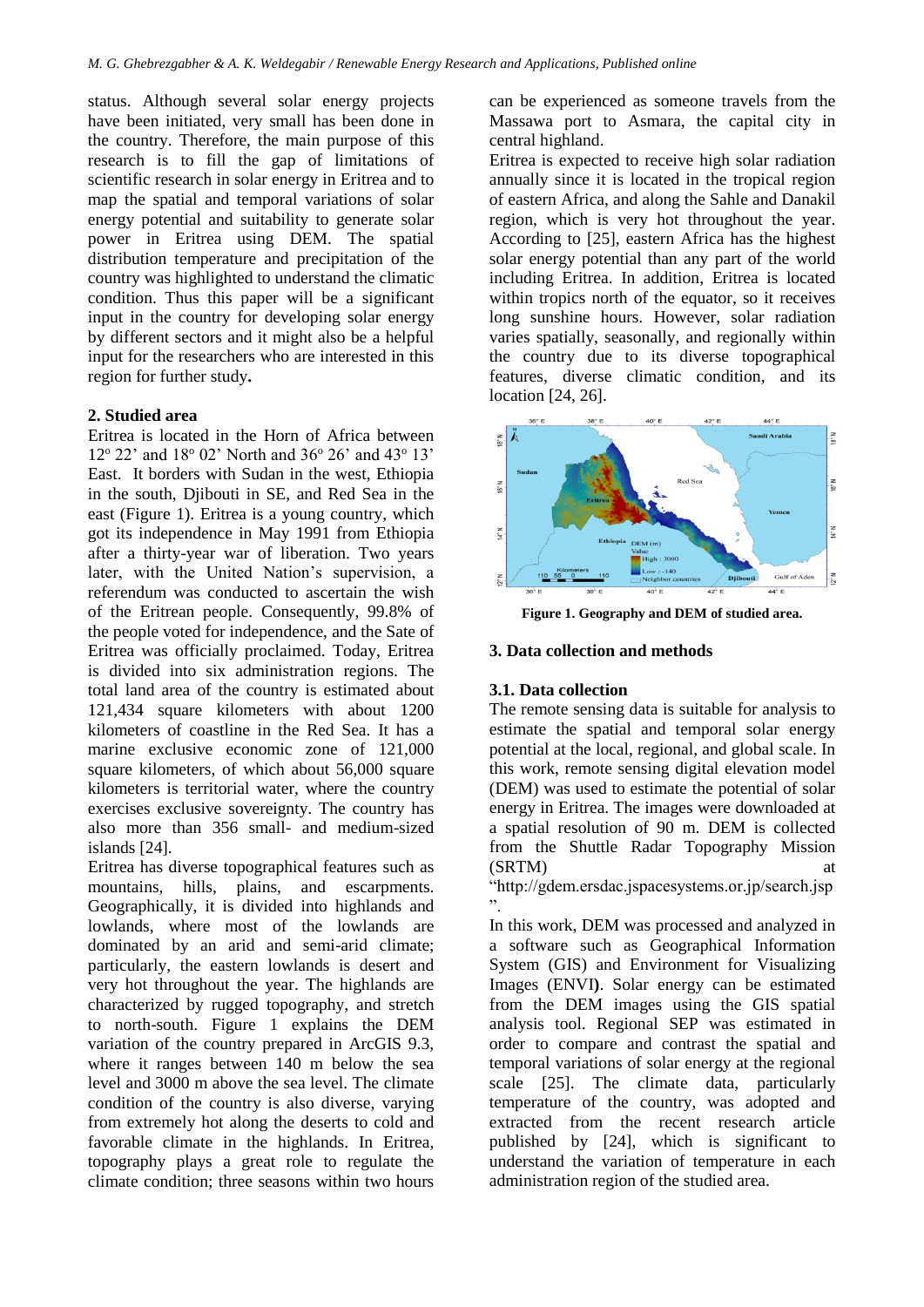#### **3.2. Methods**

#### **3.2.1. Image pre-processing**

The DEM images were imported to the ENVI software, where the atmospheric and geometric correction was completed, and the images were mosaicked to create a single file. All images were projected to Universal Transverse Mercator (UTM) 37'N at the World Geodetic System 1984 (WGS1984). In addition, a masking building method was applied to extract the size of the studied area. The DEM image was exported to ArcGIS for further processing.

## **3.2.2. Image processing**

In ArcGIS 9.3, DEM of each region was extracted in order to have a regional analysis, and to compare and contrast the suitability of solar energy potential (SEP) among the regions. The spatial analysis tool is suitable for processing SEP when the size of the image is smaller. Thus it is difficult to process SEP for the whole country.

inn ArcGIS; several methods can be used to evaluate SEP including area solar radiation, point solar radiation and solar radiation graphics. In this work, SEP was processed using the area solar radiation method. In this tool, although it is optional, the characteristics of the image should be defined including latitude, sky size, time configuration (yearly, monthly or daily), date, and year should be selected. In this work, the yearly SEP was analysed (i.e. 2020), which started in January 1 and ended December 31. The latitude can be automatically determined by the spatial analysis too once the image is imported; the latitude is positive for the northern hemisphere and negative for the southern hemisphere here since Eritrea is located north of the equator indicated by positive latitudes. The central latitudes of all images are defined automatically, and thus it ranges between 13 degree north and 16 degree north. The sky resolution or sky-size for the view-shed, sky-map, and sun-map grids (unit cells) can also be optional and defined automatically. Here, 200 by 200 cells of resolution, and a 14 day interval and half an hour (0.5) interval are used, the annual SEP computed in a biweekly means. The raster output produced correspond to the global radiation or total amount of incoming solar insolation (direct  $+$  diffuse); it has a unit of watt hours per square meter  $(Wh/m^2$ /year).

#### **3.2.3. Image post-processing**

Image post-processing is one of the most significant methods in ArcGIS, particularly with remote sensing data. In this work, the area solar radiation of each image was further converted and reclassified. The images, therefore, the output (area solar radiation) (i.e.  $Wh/m^2/year)$  was altered into kilowatt hours per square meter  $(kWh/m^2$ /year), and reclassified into SEP suitability. There are two methods to estimate the solar energy potential: Global Horizontal Irradiation (GHI) and Direct Normal Irradiation (DNI), the GHI considers direct and diffuse radiation but DNI only takes the direct sunlight, which is a better proxy to analysis energy. GHI and DNI better approximate for the PVs and CSP cell output, respectively [16, 25]. In this work, GHI was applied to assess SEP for PVs production. In addition, solar energy suitability index was divided into four categories (i.e. unsuitable, suitable, highly suitable and excellent) [25]. The two extreme values below 1000 and between 2500 and 3000 considered as unsuitable and excellent, respectively (Table 1). Figure 2 illustrates a flow chart for this work.

**Table 1. Suitability index of SEP.**

| Category        | Energy (kWh/m2/year) |
|-----------------|----------------------|
| Unsuitable      | ${}_{<}1000$         |
| Suitable        | 1000-1500            |
| Highly suitable | 1500-2500            |
| Excellent       | 2500-3000            |



**Figure 2. A flow chart for estimating solar energy potential in Eritrea.**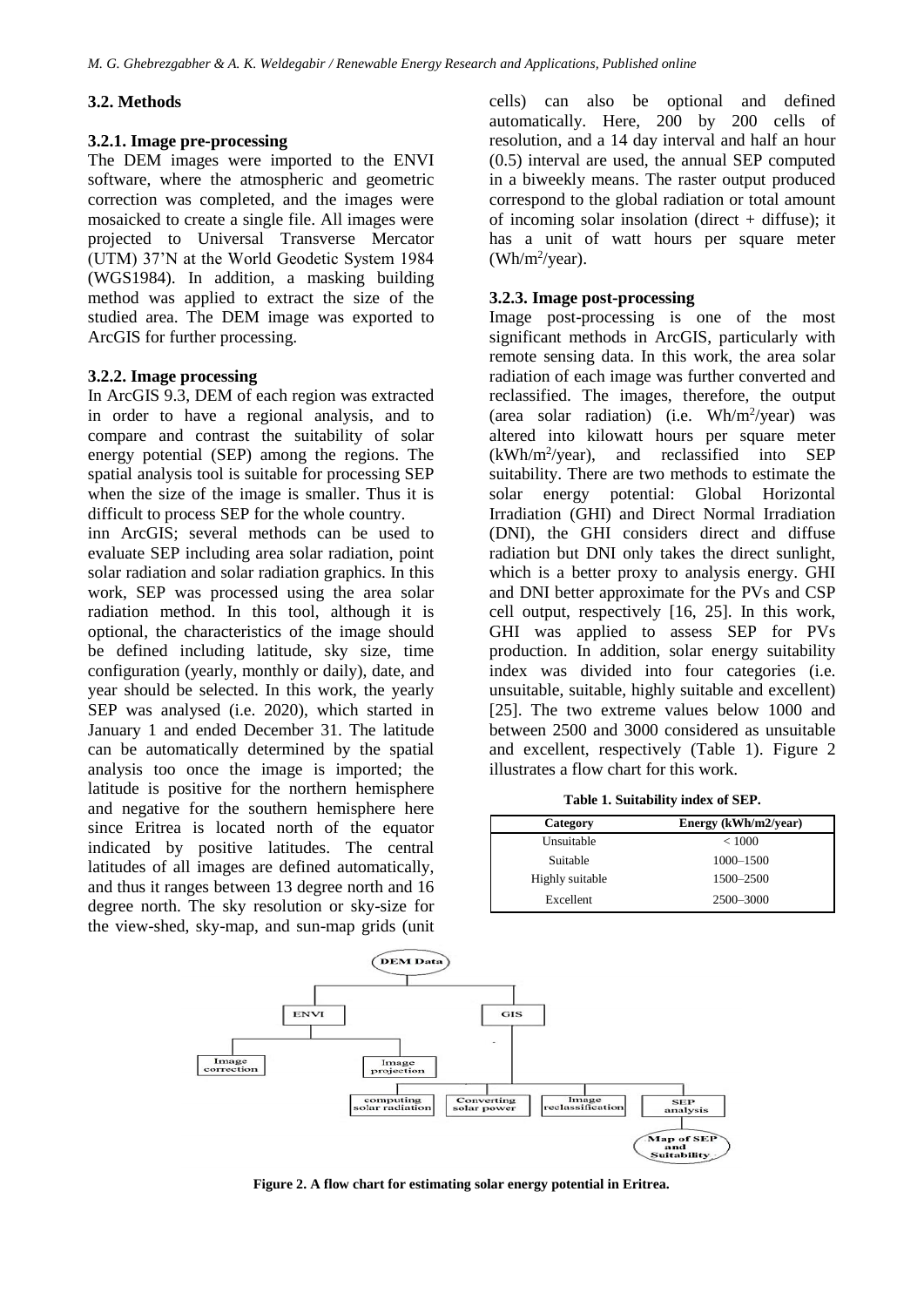#### **4. Results**

#### **4.1. Assessment of regional elevation**

Figure 3 shows the DEM values of each region. The regional elevation of the country is characterized by its diverse relief including highlands, lowlands, slopes, and escarpment, characterized by different topographic features such as mountains, plains, and depressions. Generally, elevation ranged from 140 m below the sea level to about 3000 m above the sea level. In addition, it is divided into highlands and lowlands. The highland occupies the central part of the country with north-south extension, while lowland covers the western and eastern parts, where its altitude ranges below 1,500 m above the sea level. Moreover, the western lowland extends from the foot of western escarpment to the border with Sudan, and covers most parts of Gash Barka and some parts of Anseba regions whereas the Eastern lowland stretches from the coast to the foot of the eastern escarpment. The result indicate that Maekel, Anseba, and South regions are located in the highlands with an elevation of 2,606, 2,640, and 3,000 m, respectively, whereas NRS, SRS, and Gash Barka regions are situated in lowlands with the lowest elevation of -140, -90, and 404 m, and with the highest elevation of 2858, 2177, and 2474 m, respectively. Therefore, in this work, the DEM variation was suitable to estimate the spatial distribution of SEP in Eritrea. According to the above results, it may be estimated that the amount of solar radiation varies from region to region, which encourages significantly studying the variation of solar energy in this area. In addition, to study the topographic variations in Eritrea using DEM is also an appropriate method to establish and select the regional solar energy development priorities.



**Figure 3. Regional elevation of country.**

#### **4.2. Spatial climate assessment**

In Eritrea, topography plays a great role to regulate the climate condition. In addition, Eritrea is located within tropics, which has a significant role in the type of climate. Figure 4 displays the spatial distribution of precipitation and temperature in Eritrea. The results revealed that rainfall and temperature showed direct and indirect correlation with altitude, respectively. In this work, the mean annual rainfall and temperature ranged between 504.3 mm and 103.9 mm, and  $30.12$  and  $18 \text{ °C}$ , respectively. However, rainfall varies between lowlands and highlands, and it varies within highlands or lowlands. Generally, it increases from northern highland toward south and from northwester lowland to southwestern lowland. However, the eastern lowland along the coast of Red Sea is characterized by low rainfall because it is the extension of Sahara Desert, which is the largest desert in the world, and has a great influence on the climate condition of the horn of Africa.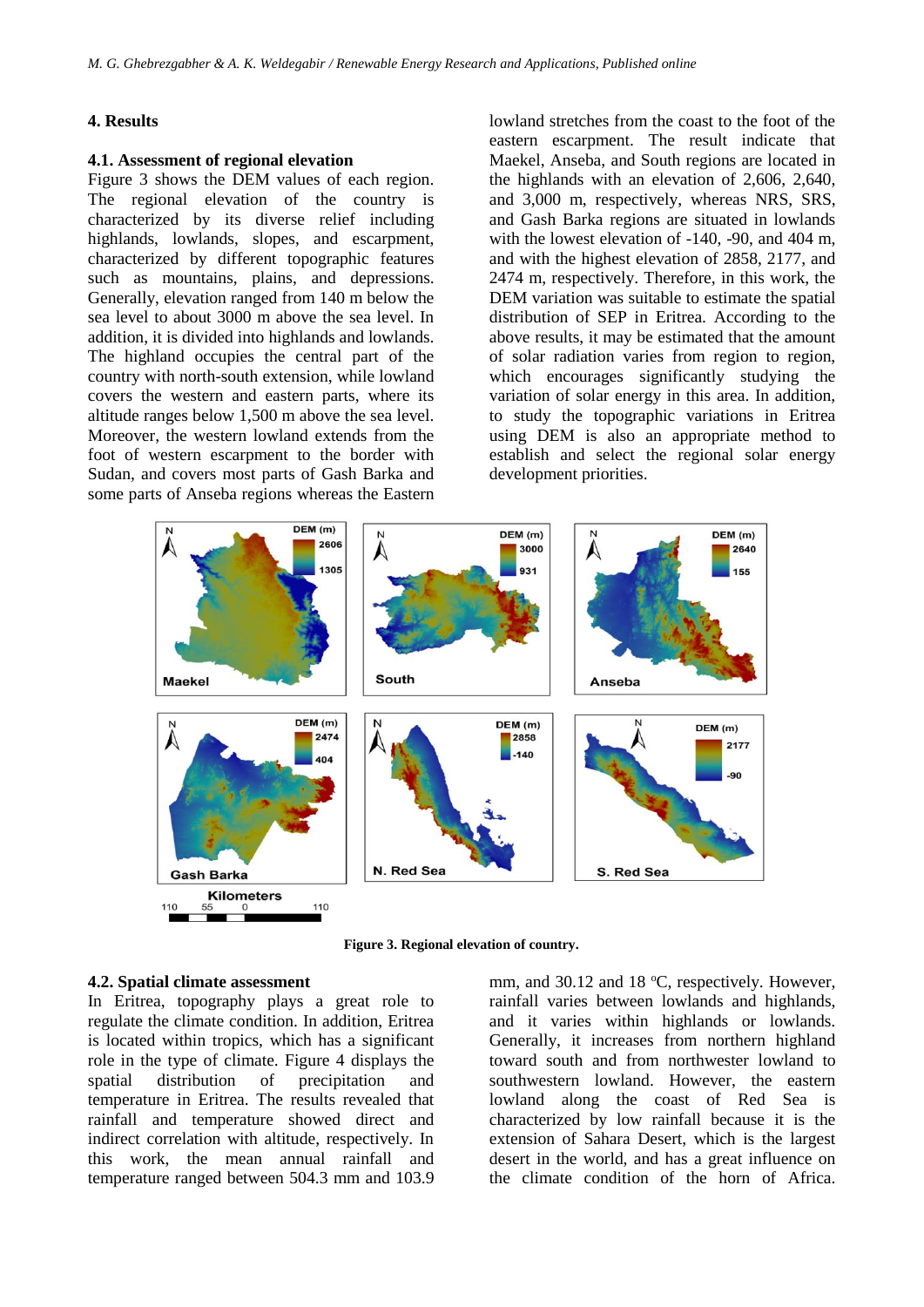Annually, the highland receives the highest rainfall (average about 504 mm) and the eastern lowland around the coastal area receives the lowest rainfall (about 200 mm). Temperature also varies regionally where the lowlands and the highland are characterized by hot and cold temperatures, respectively. The highland has a comfort climate throughout the year. Although the highlands are of the country are considered as the coldest region but it is estimated as suitable area to generate solar energy because it receives direct solar radiation throughout the year. Therefore, both its location and climatic condition show that the country is suitable to develop the solar energy technology. A barrier of solar radiation in Eritrea is very low because it is dominated by lowlands and top flat surface highland. Based on its climate, Eritrea is expected to high potential to generate solar energy throughout the year. However, the escarpments and north facing slopes are expected to have low or moderate SEP because they are away from the direct solar radiation or they are under shadow most of the day.



**Figure 4. The spatial distribution of precipitation and temperature in Eritrea**

## **4.3. Regional solar energy potential**

Figure 5 illustrates the annual variation of solar radiation in each region. The result revealed that due to direct solar radiation, the highest annual solar radiation was recorded in the highland part of Maekel and South Regions, where the annual maximum and minimum GHI ranged (between  $2737$  kWh/m<sup>2</sup> and 1367 kWh/m<sup>2</sup>), and (between  $2862$  kWh/m<sup>2</sup> and 826 kWh/m<sup>2</sup>), respectively. In these regions, a comparatively low GHI was observed in eastern and northern facing aspects and some part of western facing slopes in the South Region due to low angle sunlight and short sunshine hours. Relatively, the lowest solar radiation was detected in the Anseba region (between  $2725 \text{ kWh/m}^2$  and  $418 \text{ kWh/m}^2$ ), due to north facing aspects and low sunshine hours. Generally, due to flat surface and free from any sunlight obstacles, the regions located in arid and semi-arid climate (Gash Barka, NRS and SRS) have an adequate solar energy potential, where the annual maximum and minimum GHI fell between 2219 kWh/m<sup>2</sup> and 957 kWh/m<sup>2</sup>, 2303 kWh/m<sup>2</sup> and  $544 \text{ kWh/m}^2$ , and  $2192 \text{ kWh/m}^2$  and  $991$ kWh/m<sup>2</sup> , respectively. Generally, the annual average maximum and annual average minimum of GHI ranges between 2506 kWh/m<sup>2</sup> and 850 kWh/m<sup>2</sup> , respectively. Thus the above results demonstrate that Eritrea is potentially suitable to generate solar energy and to develop PVs system in any place with the exception of some few places in northern and western aspects, which remain under shadow most of the day.



**Figure 5. Spatial distribution of solar energy potential in different regions of Eritrea.**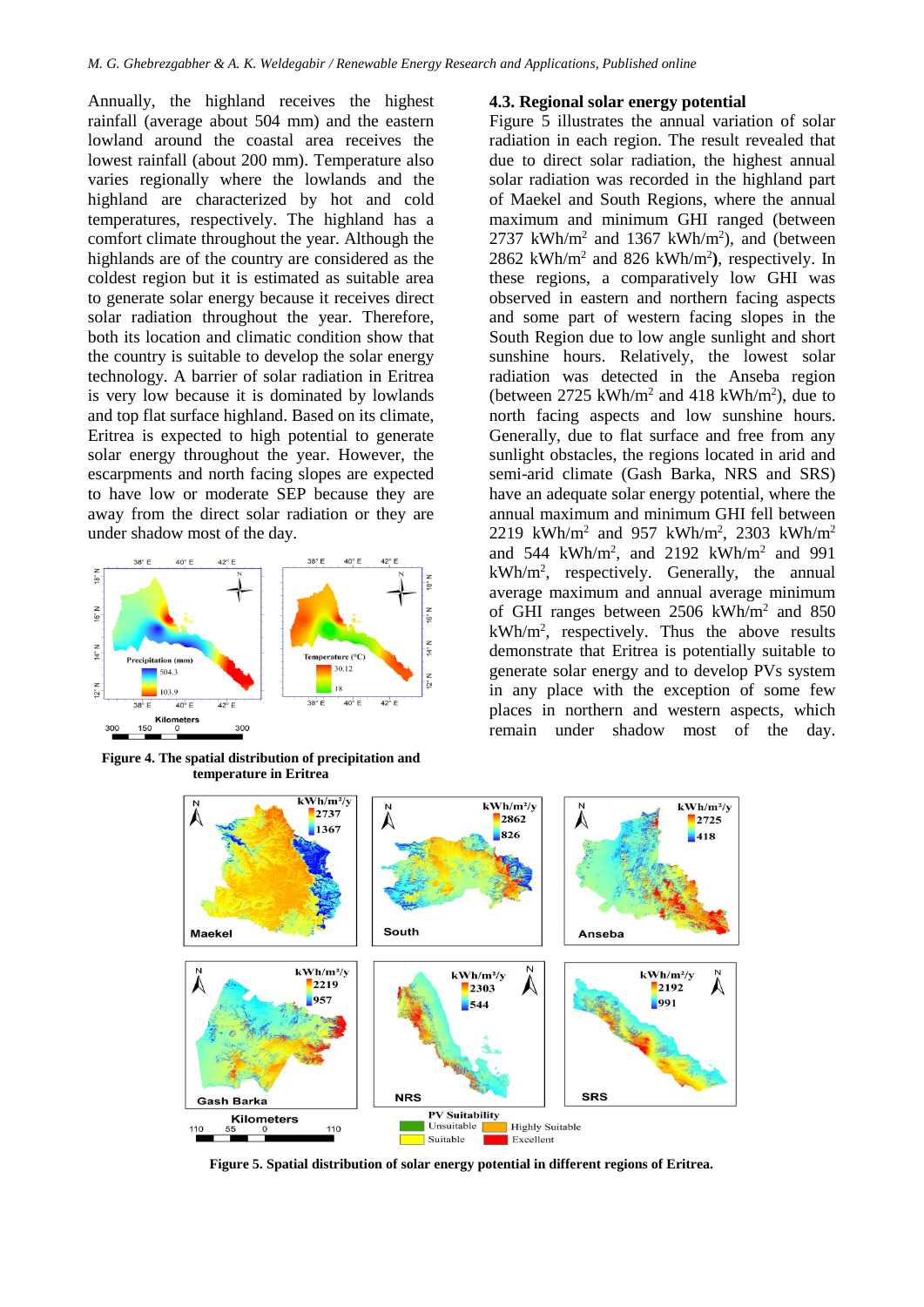## **4.4. Regional solar energy potential**

Figure 6 reveals the SEP suitability in each region. Generally, the results demonstrate that large portion of each region observed as excellent to harvest solar power. The flat highlands of the Maekal and South regions were dominated by excellent SEP. This is due to the solar radiation strikes, directly the flat top surface of the highland plateau. However, the regions away from direct sunshine such as the gentle and steep slopes especially north or west facing hills or mountains within the highland were considered as suitable and unsuitable SEP for developing PVs system, respectively. In addition, the flat lowland surface of the Gash Barka, NRS, and SRS regions, where solar radiation is free from any obstacles is considered as excellent SEP. Meanwhile, highly suitable SEP recorded in the South and Anseba regions due to their rugged topography, and the rough topography of the eastern and north-western facing cliffs of Maekel region was dominated by a suitable SEP. However, the results are insignificant for unsuitable and suitable categories for each region. For instance, the area for unsuitable SEP in Maekel, Gash Barka, NRS, and

SRS is not noticeable without magnifying the image. This reveals that Eritrea is generally very suitable to establish the solar energy.

Table 2 explains the suitability index of each category in percentage. In each region, the highly suitable and excellent of SEP has the highest record, while unsuitable and suitable SEP cover a very small percentage. The unsuitable category was only noticed in the South and Ansaba regions, covering approximately 0.001% and 0.023%, respectively. An excellent suitability index was dominant in the Maekel, Gash Barka, NRS, and SRS regions, showing approximately 79.6%, 99.8%, 98.6%, and 99.7%, respectively. However, a highly suitable index was observed in the Anseba and South regions (about 65.56% and 98.08%, respectively). The unsuitable and suitable parts are very small and not significant in all regions. Generally, the average area of the unsuitable and suitable categories of all regions was about 0.005% and 0.007%, respectively, while the average area cover under the highly suitable and excellent categories was 37.2% and 82.8%, respectively.



**Figure 6. Regional suitability of solar energy potential in Eritrea.**

| Table 2. Solar energy suitability in percentage for each category. |  |  |  |  |
|--------------------------------------------------------------------|--|--|--|--|
|--------------------------------------------------------------------|--|--|--|--|

| <b>Suitability</b> | <b>Maekel</b> | South      | Anseba  | Gash Barka | <b>NRS</b> | <b>SRS</b> | Average |
|--------------------|---------------|------------|---------|------------|------------|------------|---------|
| Unsuitable         |               | $_{0.001}$ | 0.0232  |            |            |            | 0.004   |
| Suitable           | 0.007         | 0.012      | 0.014   | 0.0001     | 0.00332    | 0.0001     | 0.006   |
| Highly suitable    | 20.34         | 65.562     | 98.0873 | 0.153      | .38        | 0.25       | 30.96   |
| Excellent          | 79.653        | 34.43      | .8984   | 99.85      | 98.62      | 99.754     | 69.034  |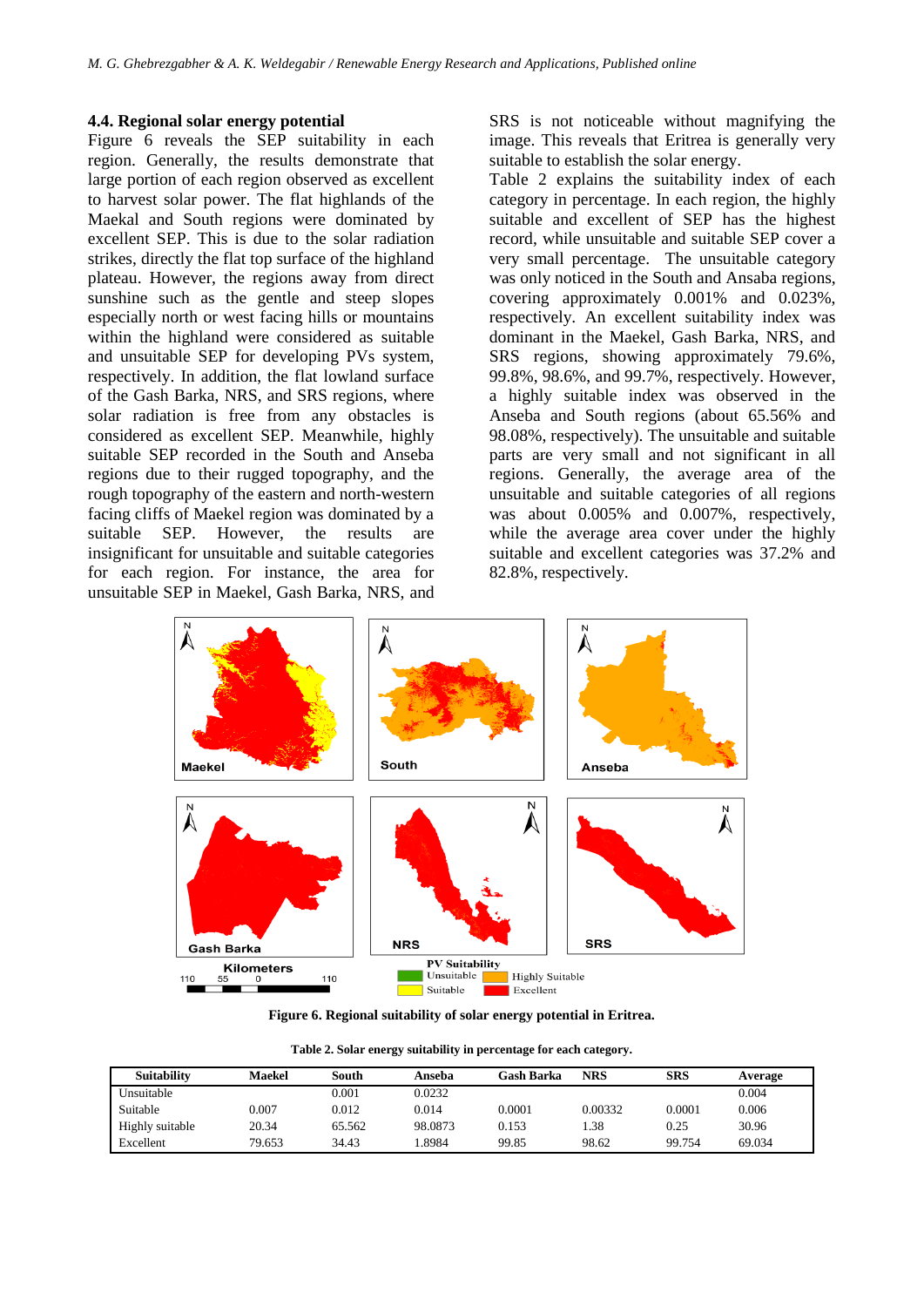# **5. Discussion**

The amount of solar radiation on the earth's surface varies spatially and temporally, reliant on duration of sunshine hours, angle of radiation that strike the ground, latitudinal location, altitude, topographical features, slope and aspect, and climate variations. This work is consistent with some researchers [7, 9], where Eritrea's physical diversity is significantly observable within a short distance. The highlands that stretch from north to south have various altitudinal variations, characterized by rugged topographical features [26]. According to [20], the highland of Eritrea is characterized by rough terrain and cooler climate than the lowlands. The population density in this area is high, where electricity demand is considerable. The escarpments are found in the eastern and western sides of the highlands. Despite the significant physical diversity observed, Eritrea is entirely found within the tropics and not far from an equatorial location. Thus variations in topography regulate the type of climate [8]. All these variations in location, topography, and climate lead to vary the solar radiation spatially and temporally. For example, [7] has studied the impact of topographic variation on the solar radiation distribution. The effect of topography on solar radiation variation is prominent at the local or regional scale [9, 12]. Since Eritrea is located north of the equator (or northern hemisphere), relatively low solar radiations are recorded along north facing aspects due to the shadowing effect, which correspond to the previous studies [16, 27]. For instance, [7] has stated that the north sloping mountains receive less solar radiation. In addition, the flat surface of highlands and lowland plains are characterized by an excellent amount of solar radiations [5], which is consistent with this work.

Remote sensing data integrating with GIS has a great significance to estimate the solar radiation variation from the local to the global scale [3, 5, 16]. The DEM data is suitable to analyse solar radiation variations in a complex topography [9, 12, 27], which correspond to this research work. In this work, solar radiation vary in Eritrea regionally. The highlands of the Maekel region and the lowlands of the NRS, SRS, and Gash Barka regions are experienced by extremely high solar radiation, while the south and Anseba regions are categorized as highly solar radiation. In addition, with a complex topography, low to medium solar radiation is observed in all regions, particularly in the south and Anseba regions. The DEM model is significant to estimate the amount of solar radiation at different topographical features. For example, [8] has stated the importance of DEM for analysing and estimating the spatial variation of solar radiation. DEM is also suitable to extract the surface slope and aspects [17], where the north facing aspects remain under shadow in most of the year, which is not suitable to generate solar energy, while the south facing slopes are excellent. [12] has stressed the role of DEM to analyse complex topographic variations such as altitude, slope, and aspect, which plays a great significance in the spatiotemporal distribution of solar radiation. [9] has stated similarly the significance of DEM to study the topographic variations and to estimate solar radiation at every topographic point.

Due to the contribution of fossil fuels in some global environmental issues such as environmental degradation and global warming, the solar energy source represents viable alternative to meet the increasing demand of energy in the future [5, 15, 28]. The use of solar energy is growing worldwide [29]. In this case, the solar energy potential (SEP) suitability assessment is significant to regulate the pertinence of the sites for the installation of solar PVs to generate more efficient, clear, and reliable electricity. Estimating the area of suitability index can be suitable for planning implementation in the installation of PVs projects [25]. In this respect, estimation of solar energy suitability for PVs electricity generation in Eritrea is very significant. Eritrea being in tropics has a high potential for PVs development, which is consistent with some previous studies in this region [5]. [16] has identified that the tropical regions have a considerable potential for PVs system such as southern India.

Quantification of the solar energy potential is significant for the PVs or CSP technology development [8]. The SEP suitability for PVs generating system is determined by the amount of solar irradiation and duration of sunshine and also land topography. The amount of solar radiation and duration of sunshine is high in the tropical region [3], and as Eritrea is located in this region, it is expected to have a high rate of solar radiation. In this respect, it has been reported that the local shadowing effects of the terrain due to land slope and aspect play a crucial role in modifying the solar energy potential suitability. Accordingly, the performance of solar PVs system increases generally in the case of flat or gentle slopes [7]; this paper is consistent with the previous studies [5]. In Eritrea, the regions that are located partly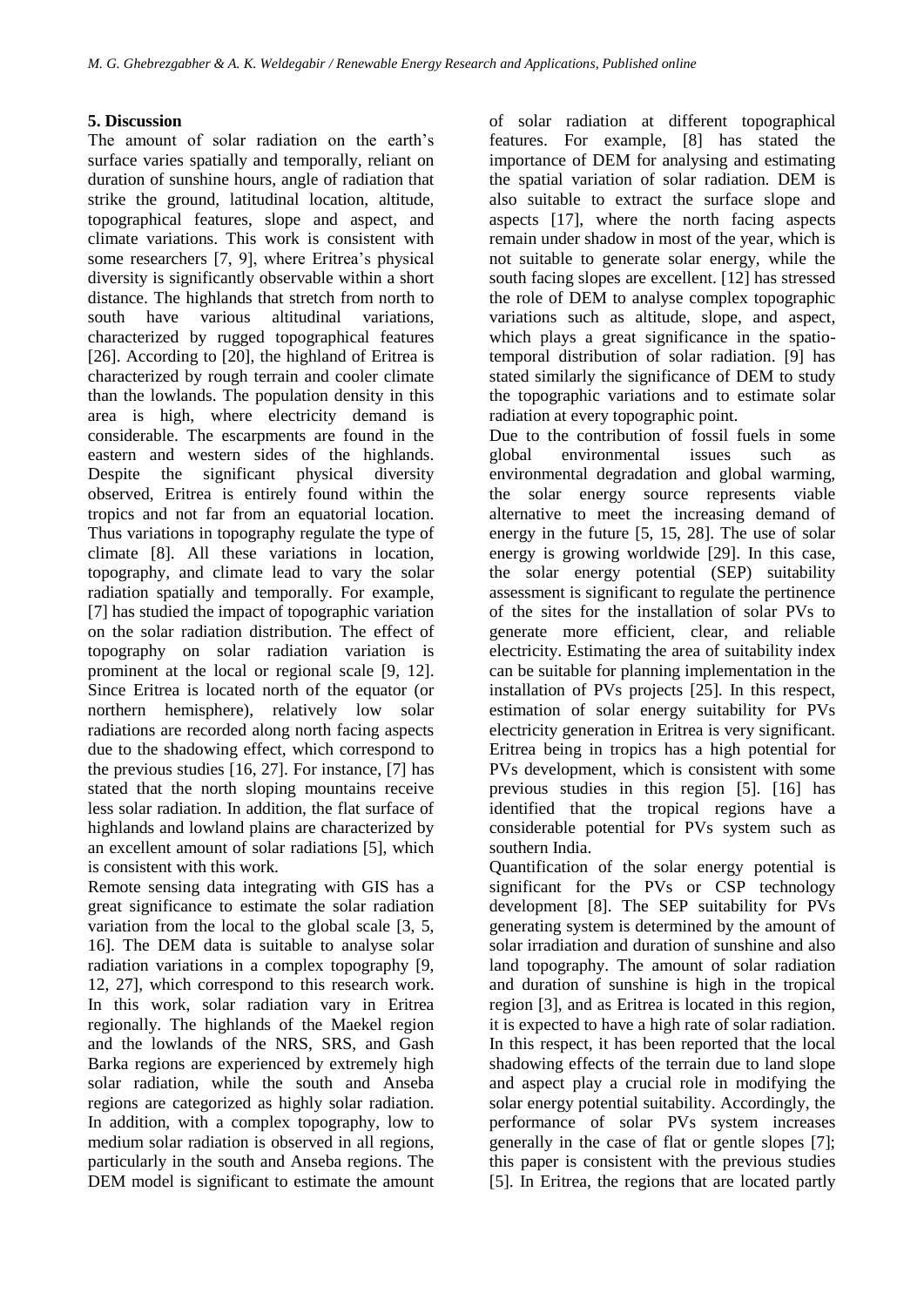or exclusively within the highlands such as Maekel, South, and Anseba show an excellent amount of solar radiation, where the average maximum solar power of three regions is 2775  $kWh/m^2/y$ . However, the regions situated within the lowlands (Ghash Barka, NRS, and SRS) are categorized under a high solar power, where the average maximum solar power of three regions is 2238 kWh/m<sup>2</sup>/y. Therefore, the majority of highlands and lowlands are excellent and highly suitable for PV development, which is consistent with previous studies [3, 16].

# **6. Conclusion**

Eritrea, its geographical location within the tropics, and the climatic condition that is characterized by long sunshine hours throughout the year makes it to be suitable for harvesting the solar power. The topographical feature of the country varies regionally including lowlands, highlands, slope and aspect, cliffs, hills, escarpments, and so on. In addition, most of the land surface of the country is dominated by an arid and semi-arid climate; particularly the lowlands are very hot throughout the year. The highlands of Eritrea are also characterized by a flat tope surface that receive direct sunlight. In Eritrea, solar radiation varies regionally due to the topographical and climate variations. The DEM image used in this work was suitable to estimate and map the solar energy potential in Eritrea, where the solar radiation variations were detected in all regions. Based on the suitability index for the PVs system development, approximately 99% of the regions are considered as suitable to generate solar energy. The south and Anseba regions are categorized as a highly suitable index for PVs establishment due to their rugged topographical features and north facing aspects. Moreover, the Maekel region in central highland due to its flat tope surface, and the Gash Barka, NRS, and SRS regions are dominated by lowlands and hot climate are considered as an excellent suitability index to create PVs power. Therefore, Eritrea as a whole receives an adequate insolation for small scale solar power, and most parts of the country are also suitable for a large scale energy establishment.

# **7. Acknowledgements**

This research work was done at the senior project, Department of Geography, College of Business and Social Sciences. The authors also express their thanks for all colleagues for their fruitful efforts and comments to improve the quality, clarity, and structure of this research work.

## **8. References**

[1] J. Pelda, F. Stelter, and S. Holler, "Potential of integrating industrial waste heat and solar thermal energy into district heating networks in Germany," Energy, Vol. 203, pp. 117812, 2020, doi: 10.1016/j.energy.2020.117812.

[2] N. Mohajeri, D. Assouline, A. Gudmundsson, and J-L Scartezzini, "Distributed Urban Energy Systems (Urban Form, Energy and Technology, Urban Hub)," Energy Procedia, 122, pp. 697–702, 2017, doi: 10.1016/j.egypro.2017.07.372.

[3] T. V. Ramachandra, "Solar energy potential assessment using GIS," Energy Education Science and Technology, Vol. 18, No. 2, pp. 101-114, 2007, http:www.semanticscholar.org

[4] A. M. Fathoni, N. A. Utama, and M. A. Kristianto, "A Technical and Economic Potential of Solar Energy Application with Feed-in Tariff Policy in Indonesia," Procedia Environmental Sciences, Vol. 20, pp. 89 – 96, 2014, doi: 10.1016/j.proenv.2014.03.013.

[5] B. W. Kariuki, and T. Sato, "Inter-annual and spatial variability of solar radiation energy potential in Kenya using Meteosat satellite," Renewable Energy, Vol. 116, pp. 88–96, 2018, doi: 10.1016/j.renene.2017.09.069.

[6] P. A. Trotter, R. Maconachie, and M. C. McManus, "Solar energy's potential to mitigate political risks: The case of an optimized Africa-wide network," Energy Policy, Vol. 117, pp. 108–126, 2018, doi: 10.1016/j.enpol.2018.02.013.

[7] C. Aguilar, J. Herrero, and M. J. Polo, "Topographic effects on solar radiation distribution in mountainous watersheds and their influence on reference evapotranspiration estimates at watershed scale," Hydrology and Earth System Sciences, Vol. 14, pp. 2479–2494, 2010, doi: 10.5194/hess-14-2479-2010.

[8] Y. Noorollahi, M. Mohammadi, H. Yousefi, and A. Anvari-Moghaddam, "A Spatial-Based Integration Model for Regional Scale Solar Energy Technical Potential," Sustainability, Vol. 12, pp. 1890, 2020, doi: 10.3390/su12051890.

[9] J. A. Ruiz-Arias, J. Tovar-Pescador, D. Pozo-Vazquez, and H. Alsamamra, "A comparative analysis of DEM-based models to estimate the solar radiation in mountainous terrain," International Journal of Geographical Information Science, Vol. 23, No. 8, pp. 1049–1076, 2009, doi: 10.1080/13658810802022806.

[10] O. Cabrera, B. Champutiz, A. Calderon, and A. Pantoja, "Landsat and MODIS Satellite Image Processing for Solar Irradiance Estimation in the Department of Narino-Colombia," Conference Paper, August 2016, doi: 10.1109/STSIVA.2016.7743306.

[11] A. Caldaron, and A. Pantoja, "Landsat and MODIS satellite image processing for solar irradiance estimation in the department of Narino-Colombia,"